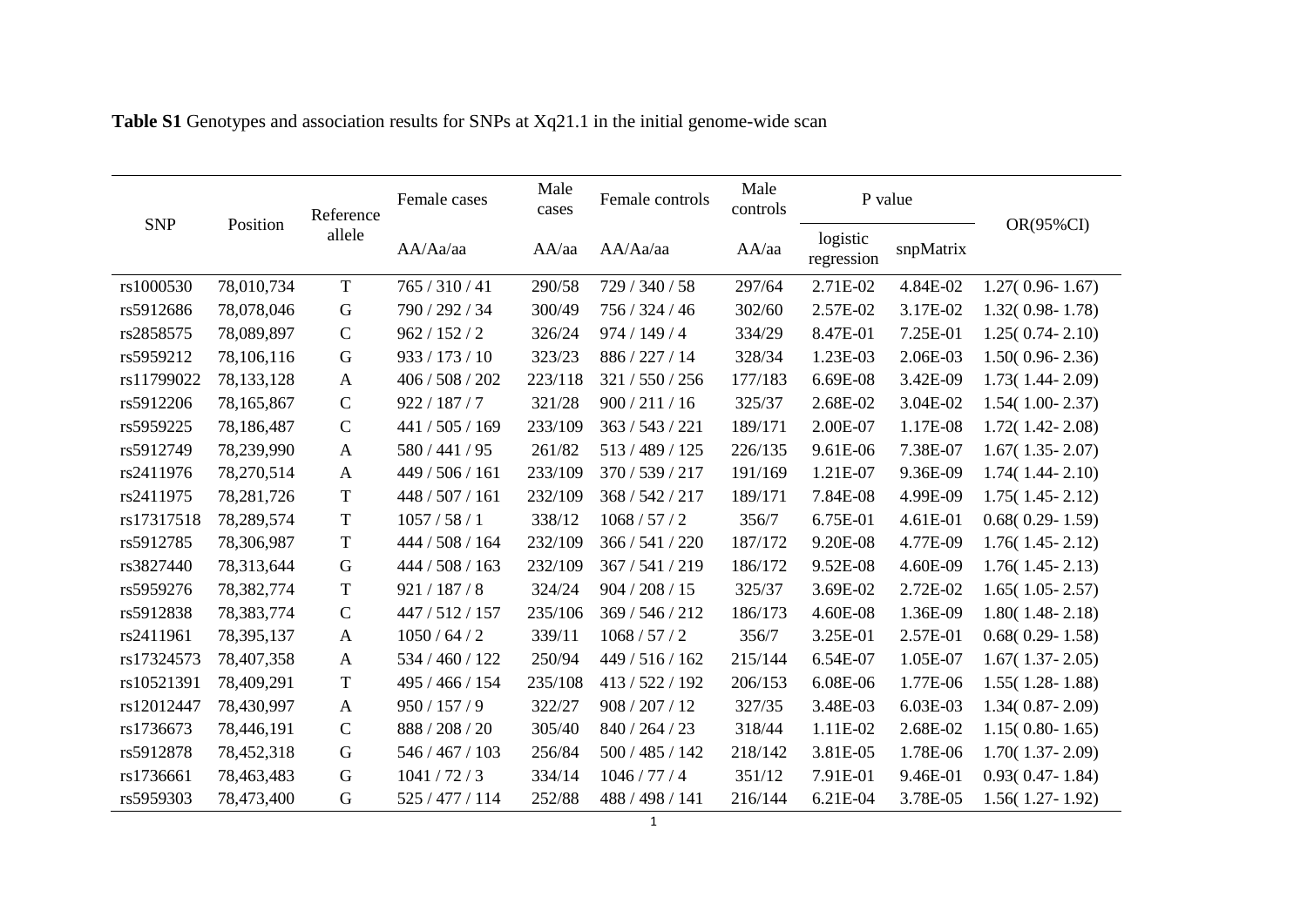|  | Table S1 continued |
|--|--------------------|
|--|--------------------|

| 6.12E-06<br>78,474,243<br>283 / 545 / 287<br>168/171<br>219/140<br>2.45E-05<br>$0.65(0.54-0.78)$<br>rs6619915<br>$\mathbf{A}$<br>335/566/226<br>$\mathcal{C}$<br>806 / 284 / 26<br>285/59<br>770 / 327 / 30<br>6.32E-02<br>1.01E-01<br>rs13441063<br>78,474,451<br>298/64<br>$1.13(0.83 - 1.53)$<br>$\mathbf C$<br>248/91<br>1.33E-04<br>4.78E-06<br>rs1736646<br>78,483,152<br>521/482/113<br>474 / 514 / 139<br>208/152<br>$1.61(1.31-1.98)$<br>$\mathbf C$<br>1.58E-07<br>rs1751107<br>385 / 539 / 189<br>211/129<br>322 / 565 / 240<br>169/191<br>2.49E-06<br>$1.65(1.36-1.99)$<br>78,487,758<br>$\mathbf C$<br>2.46E-05<br>rs1751105<br>292 / 559 / 264<br>166/175<br>349 / 565 / 213<br>220/139<br>4.07E-06<br>$0.65(0.54-0.78)$<br>78,491,316<br>rs1040408<br>G<br>919 / 186 / 11<br>317/32<br>894 / 218 / 15<br>323/40<br>4.32E-02<br>5.00E-02<br>78,495,923<br>$1.30(0.86 - 1.95)$<br>$\mathbf C$<br>3.23E-01<br>rs2056918<br>78,515,834<br>899 / 201 / 16<br>317/31<br>892 / 216 / 19<br>325/36<br>3.34E-01<br>$1.17(0.79-1.74)$<br>969/143/4<br>323/27<br>958 / 158 / 11<br>340/23<br>2.36E-01<br>4.37E-01<br>rs5912919<br>78,530,923<br>$1.09(0.67 - 1.79)$<br>$\mathbf{A}$<br>$\mathbf T$<br>rs1474563<br>765 / 320 / 31<br>288/58<br>743 / 337 / 47<br>303/58<br>1.26E-01<br>2.28E-01<br>78,535,849<br>$1.19(0.88 - 1.60)$<br>765 / 320 / 31<br>742 / 337 / 48<br>302/59<br>1.02E-01<br>1.86E-01<br>rs5959348<br>78,557,496<br>288/58<br>$1.21(0.90 - 1.63)$<br>A<br>765 / 320 / 31<br>741 / 338 / 48<br>302/59<br>1.03E-01<br>1.97E-01<br>rs5959349<br>78,557,743<br>287/59<br>$1.20(0.89 - 1.61)$<br>G<br>970/142/4<br>958 / 158 / 11<br>2.15E-01<br>rs5912942<br>78,565,893<br>323/27<br>340/23<br>4.10E-01<br>$1.09(0.67 - 1.79)$<br>A<br>896 / 212 / 19<br>3.89E-01<br>4.10E-01<br>rs5959353<br>78,569,995<br>$\mathcal{C}$<br>901/199/16<br>317/31<br>326/35<br>$1.15(0.77 - 1.71)$<br>rs1120643<br>$\mathbf T$<br>1006 / 106 / 4<br>339/11<br>340/23<br>1.39E-01<br>78,620,799<br>1004 / 118 / 5<br>6.77E-02<br>$1.87(0.99 - 3.51)$<br>4.65E-04<br>6.78E-05<br>rs5958896<br>78,647,702<br>G<br>541 / 462 / 112<br>242/99<br>489 / 503 / 135<br>214/146<br>$1.48(1.21 - 1.82)$<br>T<br>595 / 439 / 93<br>1.06E-02<br>rs5912953<br>624 / 415 / 77<br>258/83<br>239/121<br>2.39E-03<br>$1.41(1.13-1.77)$<br>78,659,755<br>$\mathbf C$<br>313/35<br>1.81E-01<br>1.38E-01<br>rs7059686<br>78,693,245<br>874 / 221 / 21<br>854 / 259 / 14<br>316/47<br>$1.11(0.76-1.60)$<br>$\mathbf C$<br>313/35<br>854 / 259 / 14<br>1.81E-01<br>1.38E-01<br>rs11796452<br>874 / 221 / 21<br>316/47<br>78,696,855<br>$1.11(0.76-1.60)$<br>$\mathcal{C}$<br>rs5959388<br>78,719,264<br>310/575/231<br>191/147<br>310/531/286<br>160/200<br>7.00E-03<br>1.05E-03<br>$1.37(1.14-1.65)$<br>$\mathbf T$<br>843 / 270 / 14<br>rs1353452<br>873 / 223 / 20<br>310/38<br>316/47<br>9.67E-02<br>9.93E-02<br>$1.07(0.74 - 1.55)$<br>78,734,728<br>$\mathbf C$<br>rs1496186<br>871 / 224 / 21<br>311/37<br>841 / 270 / 16<br>316/47<br>8.35E-02<br>8.19E-02<br>$1.11(0.77-1.60)$<br>78,759,538<br>$\mathbf T$<br>1.78E-01<br>rs12014367<br>878 / 217 / 20<br>315/33<br>859 / 254 / 14<br>319/44<br>1.44E-01<br>78,761,577<br>$1.11(0.76-1.62)$<br>$\mathbf T$<br>rs1496210<br>871 / 224 / 21<br>311/37<br>839 / 272 / 16<br>315/48<br>6.40E-02<br>6.06E-02<br>78,769,541<br>$1.13(0.79-1.63)$<br>rs12012345<br>871 / 224 / 21<br>311/37<br>838 / 273 / 16<br>316/47<br>6.39E-02<br>6.56E-02<br>78,772,193<br>$1.11(0.77-1.60)$<br>$\mathbf{A}$<br>G<br>1.74E-01<br>8.15E-02<br>rs5959408<br>78,800,927<br>277 / 585 / 254<br>173/166<br>329 / 517 / 281<br>208/150<br>$0.86(0.72 - 1.03)$ |  |  |  |  |  |
|---------------------------------------------------------------------------------------------------------------------------------------------------------------------------------------------------------------------------------------------------------------------------------------------------------------------------------------------------------------------------------------------------------------------------------------------------------------------------------------------------------------------------------------------------------------------------------------------------------------------------------------------------------------------------------------------------------------------------------------------------------------------------------------------------------------------------------------------------------------------------------------------------------------------------------------------------------------------------------------------------------------------------------------------------------------------------------------------------------------------------------------------------------------------------------------------------------------------------------------------------------------------------------------------------------------------------------------------------------------------------------------------------------------------------------------------------------------------------------------------------------------------------------------------------------------------------------------------------------------------------------------------------------------------------------------------------------------------------------------------------------------------------------------------------------------------------------------------------------------------------------------------------------------------------------------------------------------------------------------------------------------------------------------------------------------------------------------------------------------------------------------------------------------------------------------------------------------------------------------------------------------------------------------------------------------------------------------------------------------------------------------------------------------------------------------------------------------------------------------------------------------------------------------------------------------------------------------------------------------------------------------------------------------------------------------------------------------------------------------------------------------------------------------------------------------------------------------------------------------------------------------------------------------------------------------------------------------------------------------------------------------------------------------------------------------------------------------------------------------------------------------------------------------------------------------------------------------------------------------------------------------------------------------------------------------------------------------------------------------------------------------------------------------------------------------------------------------------------------------------------------------------------------------------------------------------------------------------------------------------------------------------------------------------------------|--|--|--|--|--|
|                                                                                                                                                                                                                                                                                                                                                                                                                                                                                                                                                                                                                                                                                                                                                                                                                                                                                                                                                                                                                                                                                                                                                                                                                                                                                                                                                                                                                                                                                                                                                                                                                                                                                                                                                                                                                                                                                                                                                                                                                                                                                                                                                                                                                                                                                                                                                                                                                                                                                                                                                                                                                                                                                                                                                                                                                                                                                                                                                                                                                                                                                                                                                                                                                                                                                                                                                                                                                                                                                                                                                                                                                                                                                 |  |  |  |  |  |
|                                                                                                                                                                                                                                                                                                                                                                                                                                                                                                                                                                                                                                                                                                                                                                                                                                                                                                                                                                                                                                                                                                                                                                                                                                                                                                                                                                                                                                                                                                                                                                                                                                                                                                                                                                                                                                                                                                                                                                                                                                                                                                                                                                                                                                                                                                                                                                                                                                                                                                                                                                                                                                                                                                                                                                                                                                                                                                                                                                                                                                                                                                                                                                                                                                                                                                                                                                                                                                                                                                                                                                                                                                                                                 |  |  |  |  |  |
|                                                                                                                                                                                                                                                                                                                                                                                                                                                                                                                                                                                                                                                                                                                                                                                                                                                                                                                                                                                                                                                                                                                                                                                                                                                                                                                                                                                                                                                                                                                                                                                                                                                                                                                                                                                                                                                                                                                                                                                                                                                                                                                                                                                                                                                                                                                                                                                                                                                                                                                                                                                                                                                                                                                                                                                                                                                                                                                                                                                                                                                                                                                                                                                                                                                                                                                                                                                                                                                                                                                                                                                                                                                                                 |  |  |  |  |  |
|                                                                                                                                                                                                                                                                                                                                                                                                                                                                                                                                                                                                                                                                                                                                                                                                                                                                                                                                                                                                                                                                                                                                                                                                                                                                                                                                                                                                                                                                                                                                                                                                                                                                                                                                                                                                                                                                                                                                                                                                                                                                                                                                                                                                                                                                                                                                                                                                                                                                                                                                                                                                                                                                                                                                                                                                                                                                                                                                                                                                                                                                                                                                                                                                                                                                                                                                                                                                                                                                                                                                                                                                                                                                                 |  |  |  |  |  |
|                                                                                                                                                                                                                                                                                                                                                                                                                                                                                                                                                                                                                                                                                                                                                                                                                                                                                                                                                                                                                                                                                                                                                                                                                                                                                                                                                                                                                                                                                                                                                                                                                                                                                                                                                                                                                                                                                                                                                                                                                                                                                                                                                                                                                                                                                                                                                                                                                                                                                                                                                                                                                                                                                                                                                                                                                                                                                                                                                                                                                                                                                                                                                                                                                                                                                                                                                                                                                                                                                                                                                                                                                                                                                 |  |  |  |  |  |
|                                                                                                                                                                                                                                                                                                                                                                                                                                                                                                                                                                                                                                                                                                                                                                                                                                                                                                                                                                                                                                                                                                                                                                                                                                                                                                                                                                                                                                                                                                                                                                                                                                                                                                                                                                                                                                                                                                                                                                                                                                                                                                                                                                                                                                                                                                                                                                                                                                                                                                                                                                                                                                                                                                                                                                                                                                                                                                                                                                                                                                                                                                                                                                                                                                                                                                                                                                                                                                                                                                                                                                                                                                                                                 |  |  |  |  |  |
|                                                                                                                                                                                                                                                                                                                                                                                                                                                                                                                                                                                                                                                                                                                                                                                                                                                                                                                                                                                                                                                                                                                                                                                                                                                                                                                                                                                                                                                                                                                                                                                                                                                                                                                                                                                                                                                                                                                                                                                                                                                                                                                                                                                                                                                                                                                                                                                                                                                                                                                                                                                                                                                                                                                                                                                                                                                                                                                                                                                                                                                                                                                                                                                                                                                                                                                                                                                                                                                                                                                                                                                                                                                                                 |  |  |  |  |  |
|                                                                                                                                                                                                                                                                                                                                                                                                                                                                                                                                                                                                                                                                                                                                                                                                                                                                                                                                                                                                                                                                                                                                                                                                                                                                                                                                                                                                                                                                                                                                                                                                                                                                                                                                                                                                                                                                                                                                                                                                                                                                                                                                                                                                                                                                                                                                                                                                                                                                                                                                                                                                                                                                                                                                                                                                                                                                                                                                                                                                                                                                                                                                                                                                                                                                                                                                                                                                                                                                                                                                                                                                                                                                                 |  |  |  |  |  |
|                                                                                                                                                                                                                                                                                                                                                                                                                                                                                                                                                                                                                                                                                                                                                                                                                                                                                                                                                                                                                                                                                                                                                                                                                                                                                                                                                                                                                                                                                                                                                                                                                                                                                                                                                                                                                                                                                                                                                                                                                                                                                                                                                                                                                                                                                                                                                                                                                                                                                                                                                                                                                                                                                                                                                                                                                                                                                                                                                                                                                                                                                                                                                                                                                                                                                                                                                                                                                                                                                                                                                                                                                                                                                 |  |  |  |  |  |
|                                                                                                                                                                                                                                                                                                                                                                                                                                                                                                                                                                                                                                                                                                                                                                                                                                                                                                                                                                                                                                                                                                                                                                                                                                                                                                                                                                                                                                                                                                                                                                                                                                                                                                                                                                                                                                                                                                                                                                                                                                                                                                                                                                                                                                                                                                                                                                                                                                                                                                                                                                                                                                                                                                                                                                                                                                                                                                                                                                                                                                                                                                                                                                                                                                                                                                                                                                                                                                                                                                                                                                                                                                                                                 |  |  |  |  |  |
|                                                                                                                                                                                                                                                                                                                                                                                                                                                                                                                                                                                                                                                                                                                                                                                                                                                                                                                                                                                                                                                                                                                                                                                                                                                                                                                                                                                                                                                                                                                                                                                                                                                                                                                                                                                                                                                                                                                                                                                                                                                                                                                                                                                                                                                                                                                                                                                                                                                                                                                                                                                                                                                                                                                                                                                                                                                                                                                                                                                                                                                                                                                                                                                                                                                                                                                                                                                                                                                                                                                                                                                                                                                                                 |  |  |  |  |  |
|                                                                                                                                                                                                                                                                                                                                                                                                                                                                                                                                                                                                                                                                                                                                                                                                                                                                                                                                                                                                                                                                                                                                                                                                                                                                                                                                                                                                                                                                                                                                                                                                                                                                                                                                                                                                                                                                                                                                                                                                                                                                                                                                                                                                                                                                                                                                                                                                                                                                                                                                                                                                                                                                                                                                                                                                                                                                                                                                                                                                                                                                                                                                                                                                                                                                                                                                                                                                                                                                                                                                                                                                                                                                                 |  |  |  |  |  |
|                                                                                                                                                                                                                                                                                                                                                                                                                                                                                                                                                                                                                                                                                                                                                                                                                                                                                                                                                                                                                                                                                                                                                                                                                                                                                                                                                                                                                                                                                                                                                                                                                                                                                                                                                                                                                                                                                                                                                                                                                                                                                                                                                                                                                                                                                                                                                                                                                                                                                                                                                                                                                                                                                                                                                                                                                                                                                                                                                                                                                                                                                                                                                                                                                                                                                                                                                                                                                                                                                                                                                                                                                                                                                 |  |  |  |  |  |
|                                                                                                                                                                                                                                                                                                                                                                                                                                                                                                                                                                                                                                                                                                                                                                                                                                                                                                                                                                                                                                                                                                                                                                                                                                                                                                                                                                                                                                                                                                                                                                                                                                                                                                                                                                                                                                                                                                                                                                                                                                                                                                                                                                                                                                                                                                                                                                                                                                                                                                                                                                                                                                                                                                                                                                                                                                                                                                                                                                                                                                                                                                                                                                                                                                                                                                                                                                                                                                                                                                                                                                                                                                                                                 |  |  |  |  |  |
|                                                                                                                                                                                                                                                                                                                                                                                                                                                                                                                                                                                                                                                                                                                                                                                                                                                                                                                                                                                                                                                                                                                                                                                                                                                                                                                                                                                                                                                                                                                                                                                                                                                                                                                                                                                                                                                                                                                                                                                                                                                                                                                                                                                                                                                                                                                                                                                                                                                                                                                                                                                                                                                                                                                                                                                                                                                                                                                                                                                                                                                                                                                                                                                                                                                                                                                                                                                                                                                                                                                                                                                                                                                                                 |  |  |  |  |  |
|                                                                                                                                                                                                                                                                                                                                                                                                                                                                                                                                                                                                                                                                                                                                                                                                                                                                                                                                                                                                                                                                                                                                                                                                                                                                                                                                                                                                                                                                                                                                                                                                                                                                                                                                                                                                                                                                                                                                                                                                                                                                                                                                                                                                                                                                                                                                                                                                                                                                                                                                                                                                                                                                                                                                                                                                                                                                                                                                                                                                                                                                                                                                                                                                                                                                                                                                                                                                                                                                                                                                                                                                                                                                                 |  |  |  |  |  |
|                                                                                                                                                                                                                                                                                                                                                                                                                                                                                                                                                                                                                                                                                                                                                                                                                                                                                                                                                                                                                                                                                                                                                                                                                                                                                                                                                                                                                                                                                                                                                                                                                                                                                                                                                                                                                                                                                                                                                                                                                                                                                                                                                                                                                                                                                                                                                                                                                                                                                                                                                                                                                                                                                                                                                                                                                                                                                                                                                                                                                                                                                                                                                                                                                                                                                                                                                                                                                                                                                                                                                                                                                                                                                 |  |  |  |  |  |
|                                                                                                                                                                                                                                                                                                                                                                                                                                                                                                                                                                                                                                                                                                                                                                                                                                                                                                                                                                                                                                                                                                                                                                                                                                                                                                                                                                                                                                                                                                                                                                                                                                                                                                                                                                                                                                                                                                                                                                                                                                                                                                                                                                                                                                                                                                                                                                                                                                                                                                                                                                                                                                                                                                                                                                                                                                                                                                                                                                                                                                                                                                                                                                                                                                                                                                                                                                                                                                                                                                                                                                                                                                                                                 |  |  |  |  |  |
|                                                                                                                                                                                                                                                                                                                                                                                                                                                                                                                                                                                                                                                                                                                                                                                                                                                                                                                                                                                                                                                                                                                                                                                                                                                                                                                                                                                                                                                                                                                                                                                                                                                                                                                                                                                                                                                                                                                                                                                                                                                                                                                                                                                                                                                                                                                                                                                                                                                                                                                                                                                                                                                                                                                                                                                                                                                                                                                                                                                                                                                                                                                                                                                                                                                                                                                                                                                                                                                                                                                                                                                                                                                                                 |  |  |  |  |  |
|                                                                                                                                                                                                                                                                                                                                                                                                                                                                                                                                                                                                                                                                                                                                                                                                                                                                                                                                                                                                                                                                                                                                                                                                                                                                                                                                                                                                                                                                                                                                                                                                                                                                                                                                                                                                                                                                                                                                                                                                                                                                                                                                                                                                                                                                                                                                                                                                                                                                                                                                                                                                                                                                                                                                                                                                                                                                                                                                                                                                                                                                                                                                                                                                                                                                                                                                                                                                                                                                                                                                                                                                                                                                                 |  |  |  |  |  |
|                                                                                                                                                                                                                                                                                                                                                                                                                                                                                                                                                                                                                                                                                                                                                                                                                                                                                                                                                                                                                                                                                                                                                                                                                                                                                                                                                                                                                                                                                                                                                                                                                                                                                                                                                                                                                                                                                                                                                                                                                                                                                                                                                                                                                                                                                                                                                                                                                                                                                                                                                                                                                                                                                                                                                                                                                                                                                                                                                                                                                                                                                                                                                                                                                                                                                                                                                                                                                                                                                                                                                                                                                                                                                 |  |  |  |  |  |
|                                                                                                                                                                                                                                                                                                                                                                                                                                                                                                                                                                                                                                                                                                                                                                                                                                                                                                                                                                                                                                                                                                                                                                                                                                                                                                                                                                                                                                                                                                                                                                                                                                                                                                                                                                                                                                                                                                                                                                                                                                                                                                                                                                                                                                                                                                                                                                                                                                                                                                                                                                                                                                                                                                                                                                                                                                                                                                                                                                                                                                                                                                                                                                                                                                                                                                                                                                                                                                                                                                                                                                                                                                                                                 |  |  |  |  |  |
|                                                                                                                                                                                                                                                                                                                                                                                                                                                                                                                                                                                                                                                                                                                                                                                                                                                                                                                                                                                                                                                                                                                                                                                                                                                                                                                                                                                                                                                                                                                                                                                                                                                                                                                                                                                                                                                                                                                                                                                                                                                                                                                                                                                                                                                                                                                                                                                                                                                                                                                                                                                                                                                                                                                                                                                                                                                                                                                                                                                                                                                                                                                                                                                                                                                                                                                                                                                                                                                                                                                                                                                                                                                                                 |  |  |  |  |  |
|                                                                                                                                                                                                                                                                                                                                                                                                                                                                                                                                                                                                                                                                                                                                                                                                                                                                                                                                                                                                                                                                                                                                                                                                                                                                                                                                                                                                                                                                                                                                                                                                                                                                                                                                                                                                                                                                                                                                                                                                                                                                                                                                                                                                                                                                                                                                                                                                                                                                                                                                                                                                                                                                                                                                                                                                                                                                                                                                                                                                                                                                                                                                                                                                                                                                                                                                                                                                                                                                                                                                                                                                                                                                                 |  |  |  |  |  |
|                                                                                                                                                                                                                                                                                                                                                                                                                                                                                                                                                                                                                                                                                                                                                                                                                                                                                                                                                                                                                                                                                                                                                                                                                                                                                                                                                                                                                                                                                                                                                                                                                                                                                                                                                                                                                                                                                                                                                                                                                                                                                                                                                                                                                                                                                                                                                                                                                                                                                                                                                                                                                                                                                                                                                                                                                                                                                                                                                                                                                                                                                                                                                                                                                                                                                                                                                                                                                                                                                                                                                                                                                                                                                 |  |  |  |  |  |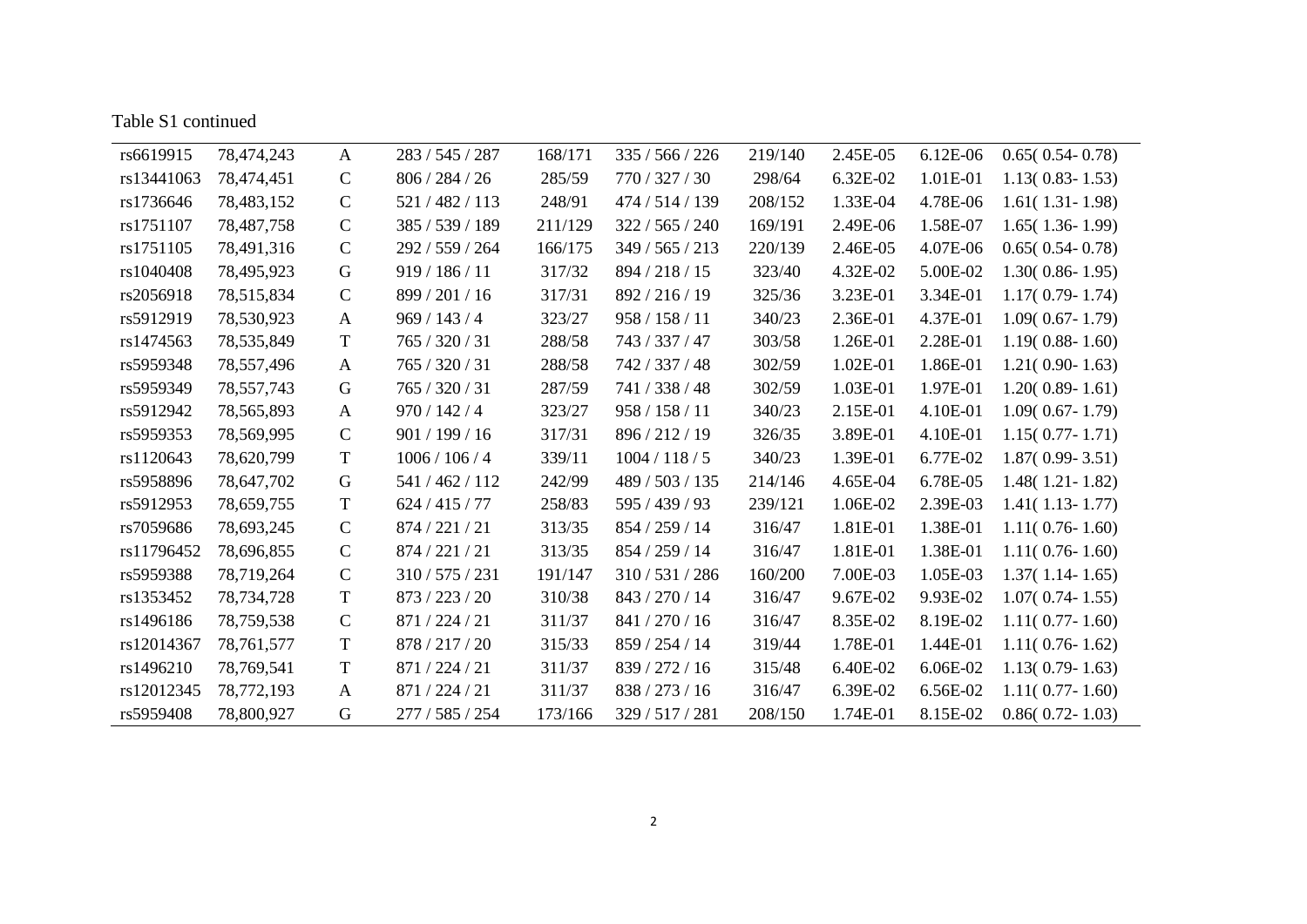| rs5958916 | 78,815,765 | A            | 434 / 532 / 150 | 218/122 | 456/486/185    | 199/159 | 1.99E-01   | 6.96E-02   | $1.26(1.04-1.53)$   |
|-----------|------------|--------------|-----------------|---------|----------------|---------|------------|------------|---------------------|
| rs2132476 | 78,825,632 | T            | 434/531/151     | 218/122 | 456/485/186    | 199/159 | 2.00E-01   | 6.99E-02   | $1.26(1.04-1.52)$   |
| rs1353456 | 78,829,377 | $\mathsf{C}$ | 433 / 533 / 150 | 218/122 | 455/487/185    | 198/160 | 1.90E-01   | $6.26E-02$ | $1.26(1.04-1.53)$   |
| rs5913021 | 78,831,415 | T            | 666/384/65      | 269/72  | 682/378/67     | 251/104 | 4.97E-01   | 1.70E-01   | $1.25(0.98-1.59)$   |
| rs5959428 | 78,833,078 | G            | 425/541/150     | 217/123 | 457/505/165    | 197/163 | 6.15E-01   | 2.24E-01   | $1.18(0.97 - 1.43)$ |
| rs7063238 | 78,840,039 | $\mathsf{C}$ | 810/285/21      | 297/50  | 828/275/24     | 307/56  | 8.88E-01   | 9.97E-01   | $1.10(0.79 - 1.53)$ |
| rs5912329 | 78,843,061 | G            | 423/540/150     | 206/123 | 457/502/166    | 194/163 | 7.02E-01   | 2.94E-01   | $1.16(0.96 - 1.41)$ |
| rs5912331 | 78,843,683 | T            | 667/384/65      | 271/72  | 681/379/67     | 253/107 | 4.25E-01   | 1.25E-01   | $1.28(1.00-1.62)$   |
| rs1948538 | 78,865,535 | A            | 855/243/18      | 300/44  | 868/237/22     | 328/35  | $6.19E-01$ | $4.12E-01$ | $0.89(0.61 - 1.28)$ |
| rs2898803 | 78,904,750 | $\mathbf C$  | 854 / 244 / 18  | 300/44  | 867 / 238 / 22 | 328/35  | 6.19E-01   | 4.12E-01   | $0.89(0.61 - 1.28)$ |
| rs3127143 | 78,948,815 | T            | 468/502/146     | 220/117 | 492/476/159    | 218/142 | 8.05E-01   | 5.36E-01   | $1.11(0.91 - 1.35)$ |
| rs4596772 | 78,989,702 | G            | 854/244/18      | 298/47  | 866 / 238 / 23 | 328/35  | 5.93E-01   | 3.41E-01   | $0.86(0.60 - 1.24)$ |
| rs2263534 | 78,990,685 | т            | 854/244/18      | 298/47  | 865/239/23     | 328/35  | $6.22E-01$ | 3.59E-01   | $0.86(0.60 - 1.24)$ |

e<br>Bar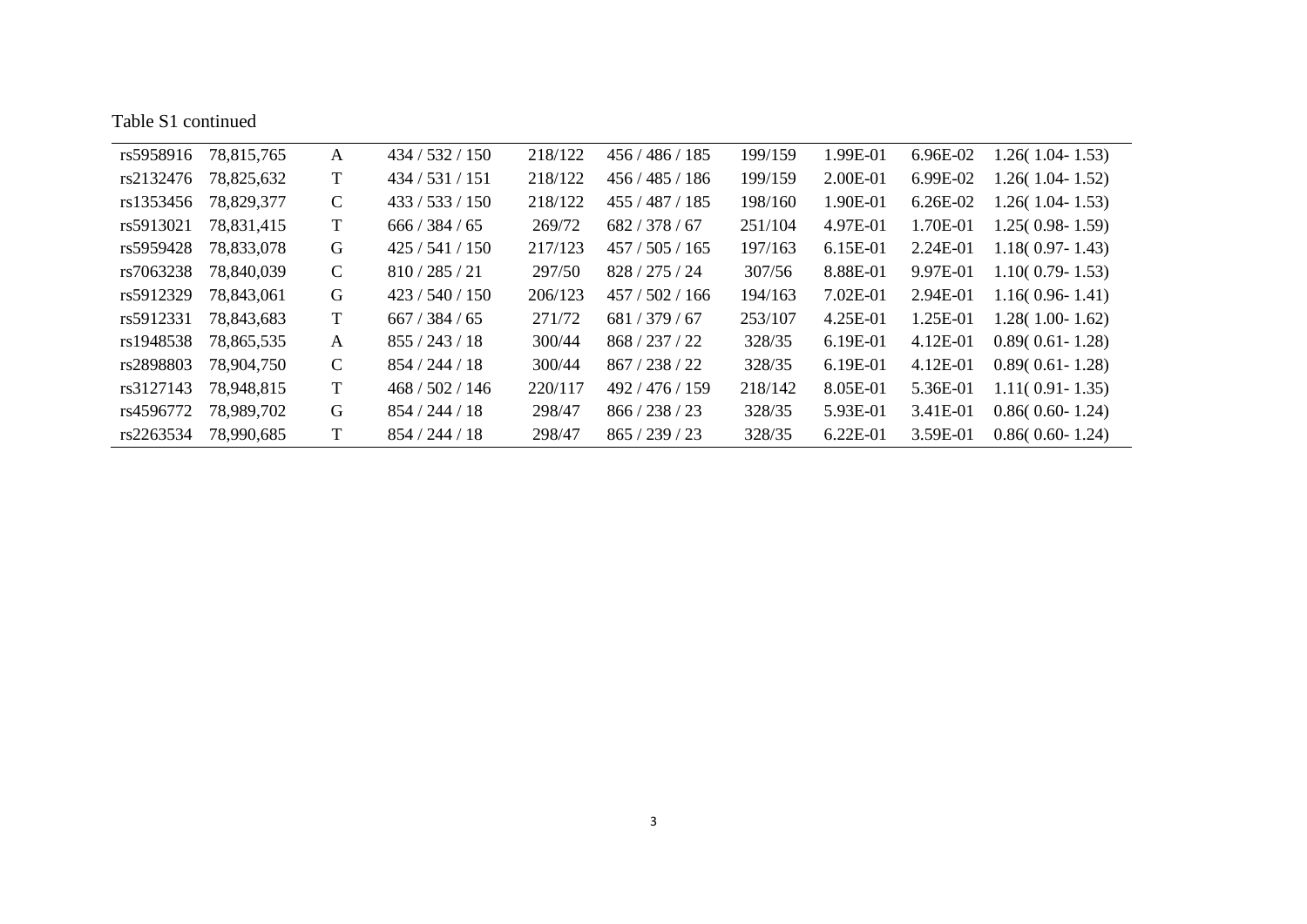| <b>SNP</b>      | Position | allele_A      | allele_B      | $p$ value | Certainty | SNP Type |
|-----------------|----------|---------------|---------------|-----------|-----------|----------|
| rs6615046       | 78000649 | T             | $\mathcal{C}$ | 5.64E-01  |           | Typed    |
| rs4573413       | 78002855 | A             | $\mathcal{C}$ | 1.61E-04  |           | Typed    |
| rs5912638       | 78007456 | $\mathcal{C}$ | $\mathbf T$   | 1.53E-01  |           | Typed    |
| rs5959189       | 78012894 | T             | $\mathcal{C}$ | 8.28E-02  |           | Typed    |
| rs5959190       | 78014946 | T             | G             | 1.53E-01  |           | Typed    |
| rs3123295       | 78017518 | A             | G             | 4.14E-04  |           | Typed    |
| rs188727915     | 78018101 | G             | A             | 1.20E-01  | 0.999     | Imputed  |
| rs3132267       | 78024086 | G             | A             | 2.57E-01  |           | Typed    |
| rs181648847     | 78026553 | $\mathbf{A}$  | G             | 1.70E-01  | 0.999     | Imputed  |
| rs144459946     | 78027795 | A             | G             | 5.90E-01  | 0.998     | Imputed  |
| rs183207722     | 78027869 | T             | A             | 5.80E-01  | 0.999     | Imputed  |
| rs144703370     | 78031292 | $\mathcal{C}$ | T             | 6.38E-01  | 0.999     | Imputed  |
| rs150983838     | 78034163 | $\mathcal{C}$ | T             | 5.00E-01  | 0.993     | Imputed  |
| rs5912644       | 78035351 | $\mathcal{C}$ | T             | 8.46E-02  |           | Typed    |
| rs149129349     | 78041466 | G             | A             | 5.97E-01  | 0.996     | Imputed  |
| rs149855931     | 78050311 | G             | A             | 5.58E-01  | 0.998     | Imputed  |
| rs144488820     | 78054496 | G             | T             | 5.00E-01  | 0.998     | Imputed  |
| rs138005259     | 78056540 | G             | A             | 6.48E-01  | 0.998     | Imputed  |
| rs147620443     | 78057557 | T             | G             | 7.50E-01  | 0.998     | Imputed  |
| rs4263894       | 78063755 | $\mathcal{C}$ | T             | 2.64E-04  |           | Typed    |
| rs5912181       | 78067644 | $\mathbf{A}$  | $\mathbf G$   | 3.60E-04  |           | Typed    |
| rs5959200       | 78068751 | T             | $\mathbf C$   | 7.11E-01  | 0.996     | Imputed  |
| rs143866491     | 78075623 | T             | $\mathbf C$   | 4.00E-01  | 0.998     | Imputed  |
| rs17324447      | 78078155 | G             | A             | 2.59E-03  |           | Typed    |
| rs189224654     | 78078836 | G             | $\mathbf C$   | 6.41E-01  | 0.999     | Imputed  |
| rs72629930      | 78079960 | T             | $\mathcal{C}$ | 5.00E-01  | 0.998     | Imputed  |
| rs192271545     | 78081799 | G             | $\mathbf{A}$  | 3.20E-01  | 0.997     | Imputed  |
| rs181057598     | 78085205 | $\mathcal{C}$ | A             | 4.03E-01  | 0.998     | Imputed  |
| rs189830243     | 78091038 | G             | A             | 3.93E-01  | 0.998     | Imputed  |
| rs185538709     | 78104417 | T             | $\mathcal{C}$ | 9.95E-01  | 0.998     | Imputed  |
| rs146418470     | 78108351 | $\mathbf T$   | A             | 5.83E-01  | 0.998     | Imputed  |
| rs12687690      | 78111578 | G             | T             | 3.05E-02  |           | Typed    |
| rs142317058     | 78114560 | $\mathbf{A}$  | G             | 4.86E-01  | 0.996     | Imputed  |
| rs188799060     | 78116172 | G             | A             | 5.00E-01  | 0.997     | Imputed  |
| rs148960869     | 78119036 | $\mathbf{A}$  | G             | 4.93E-01  | 0.996     | Imputed  |
| rs193041002     | 78120258 | $\mathbf T$   | A             | 1.34E-01  | 0.999     | Imputed  |
| rs150002139     | 78138612 | $\mathbf{A}$  | G             | 7.32E-01  | 0.999     | Imputed  |
| chrX:78142028:D | 78142028 | <b>TAA</b>    | T             | 7.31E-01  | 0.999     | Imputed  |
| rs188797500     | 78150777 | $\mathcal{C}$ | T             | 3.90E-01  | 0.998     | Imputed  |
| rs149520185     | 78152160 | $\mathbf T$   | G             | 7.00E-01  | 0.998     | Imputed  |
| rs184828121     | 78164363 | $\mathbf{A}$  | G             | 1.95E-01  | 0.998     | Imputed  |
| rs138365450     | 78164621 | G             | A             | 3.92E-01  | 0.993     | Imputed  |

**Table S2.** Association results of the imputed and typed SNPs in the region from 78Mb to 79Mb on X chromosome in initial genome-wide scan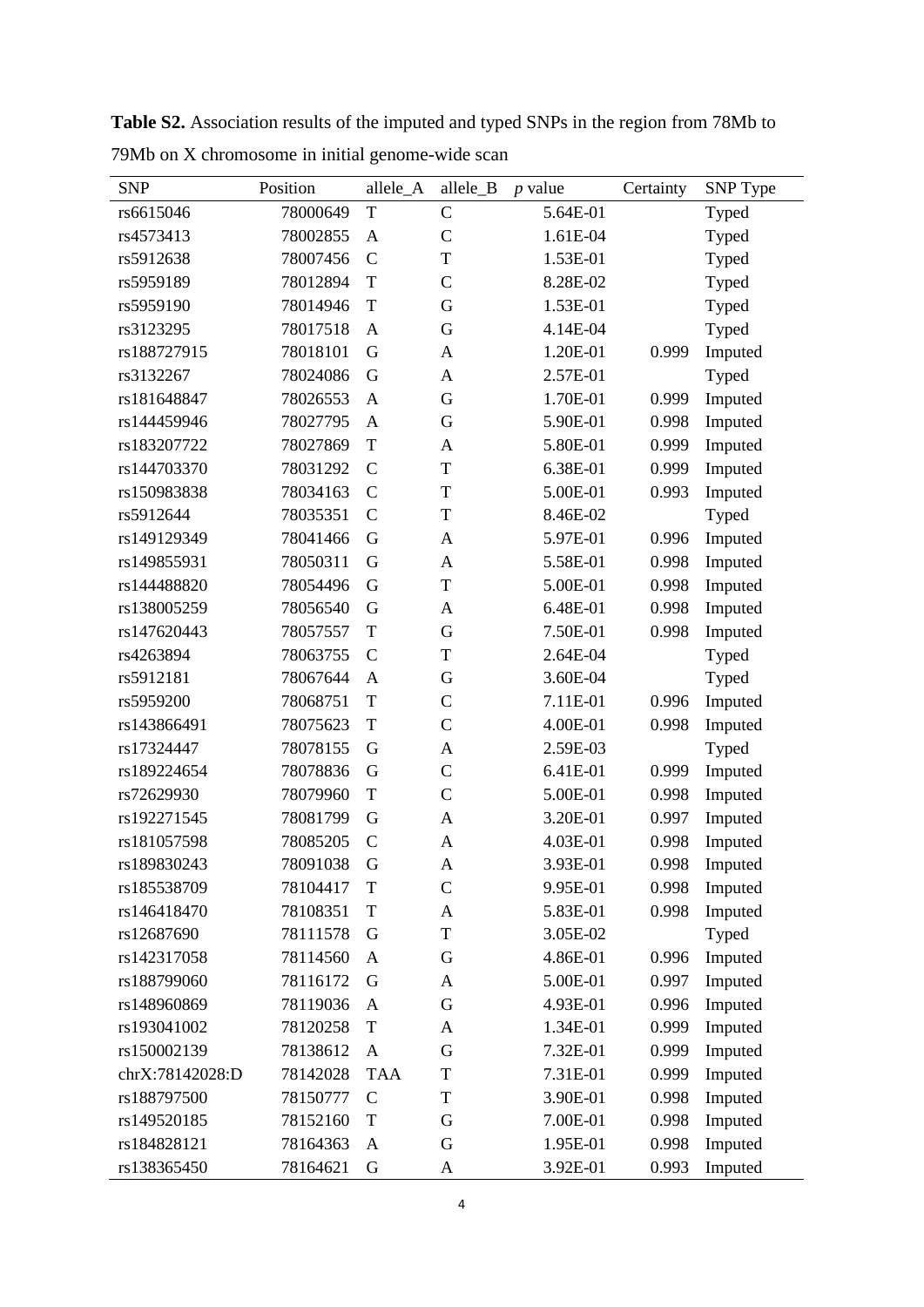Table S 2 continued

| rs140963568 | 78170957 | $\mathcal{C}$ | G             | 1.90E-01 | 0.997        | Imputed |
|-------------|----------|---------------|---------------|----------|--------------|---------|
| rs184241654 | 78177922 | $\mathcal{C}$ | T             | 1.50E-01 | 0.997        | Imputed |
| rs185627711 | 78182768 | $\mathcal{C}$ | T             | 1.48E-01 | 0.999        | Imputed |
| rs73231515  | 78191476 | T             | G             | 6.17E-01 | 0.998        | Imputed |
| rs73231521  | 78213160 | A             | G             | 9.66E-01 | 0.999        | Imputed |
| rs7881963   | 78219965 | $\mathcal{C}$ | T             | 3.48E-02 | 0.997        | Imputed |
| rs138941982 | 78220459 | T             | $\mathcal{C}$ | 6.73E-01 | 0.999        | Imputed |
| rs189091056 | 78222266 | $\mathcal{C}$ | T             | 6.72E-01 | 0.999        | Imputed |
| rs143329489 | 78224827 | G             | A             | 7.16E-02 | 0.998        | Imputed |
| rs148329543 | 78230529 | G             | A             | 8.20E-01 | 0.999        | Imputed |
| rs190657482 | 78231140 | $\mathcal{C}$ | A             | 7.31E-01 | 0.999        | Imputed |
| rs143659907 | 78234313 | G             | A             | 4.75E-01 | 0.997        | Imputed |
| rs187331328 | 78238354 | G             | A             | 7.19E-01 | 0.999        | Imputed |
| rs188340660 | 78239999 | T             | A             | 8.11E-01 | 0.999        | Imputed |
| rs140070509 | 78250785 | A             | $\mathcal{C}$ | 5.71E-01 | 0.998        | Imputed |
| rs57129566  | 78255102 | G             | A             | 2.82E-01 | 0.999        | Imputed |
| rs186812447 | 78255419 | $\mathcal{C}$ | T             | 2.82E-01 | 0.999        | Imputed |
| rs148171982 | 78255784 | $\mathcal{C}$ | G             | 4.94E-01 | 0.999        | Imputed |
| rs140760381 | 78258977 | $\mathcal{C}$ | T             | 5.54E-01 | 0.998        | Imputed |
| rs149665188 | 78265817 | T             | $\mathsf{C}$  | 3.37E-01 | 0.999        | Imputed |
| rs192353435 | 78266528 | G             | $\mathcal{C}$ | 2.95E-01 | 0.999        | Imputed |
| rs182740304 | 78274298 | G             | A             | 3.35E-01 | 0.999        | Imputed |
| rs180734908 | 78275658 | A             | T             | 2.81E-01 | 0.999        | Imputed |
| rs187254974 | 78276737 | $\mathcal{C}$ | G             | 1.85E-01 | $\mathbf{1}$ | Imputed |
| rs185573642 | 78278561 | $\mathcal{C}$ | G             | 3.33E-01 | 0.999        | Imputed |
| rs191651092 | 78283651 | G             | T             | 3.14E-01 | 0.999        | Imputed |
| rs148727732 | 78286932 | $\mathcal{C}$ | T             | 3.13E-01 | 0.999        | Imputed |
| rs187444242 | 78288081 | $\mathbf{A}$  | T             | 3.13E-01 | 0.999        | Imputed |
| rs72629944  | 78288180 | G             | A             | 2.52E-01 | 0.998        | Imputed |
| rs190881797 | 78296287 | A             | G             | 3.19E-01 | 0.999        | Imputed |
| rs147340214 | 78299541 | A             | T             | 4.57E-02 | 0.999        | Imputed |
| rs73231549  | 78303333 | $\mathcal{C}$ | G             | 2.43E-01 | 0.999        | Imputed |
| rs185796661 | 78312015 | G             | $\mathcal{C}$ | 4.34E-02 | 0.999        | Imputed |
| rs146655820 | 78312822 | $\mathbf T$   | $\mathcal{C}$ | 2.00E-01 | 0.996        | Imputed |
| rs188887819 | 78314041 | G             | T             | 6.80E-01 | 0.999        | Imputed |
| rs62606389  | 78316933 | G             | A             | 9.00E-01 | 0.992        | Imputed |
| rs190114811 | 78317674 | G             | T             | 3.16E-01 | 0.999        | Imputed |
| rs181435120 | 78318133 | $\mathcal{C}$ | A             | 7.10E-01 | 0.998        | Imputed |
| rs190846109 | 78320484 | T             | $\mathcal{C}$ | 1.56E-01 | 0.999        | Imputed |
| rs185296111 | 78327630 | $\mathcal{C}$ | T             | 3.24E-01 | 0.999        | Imputed |
| rs182233609 | 78343217 | G             | A             | 3.44E-01 | 0.999        | Imputed |
| rs34758665  | 78353858 | G             | T             | 4.67E-01 | 0.999        | Imputed |
| rs5912221   | 78358481 | $\mathcal{C}$ | T             | 4.10E-01 | 0.997        | Imputed |
| rs190915051 | 78359428 | $\mathcal{C}$ | T             | 1.64E-01 | 0.999        | Imputed |
| rs73231580  | 78372734 | $\mathbf T$   | G             | 7.50E-02 | 0.998        | Imputed |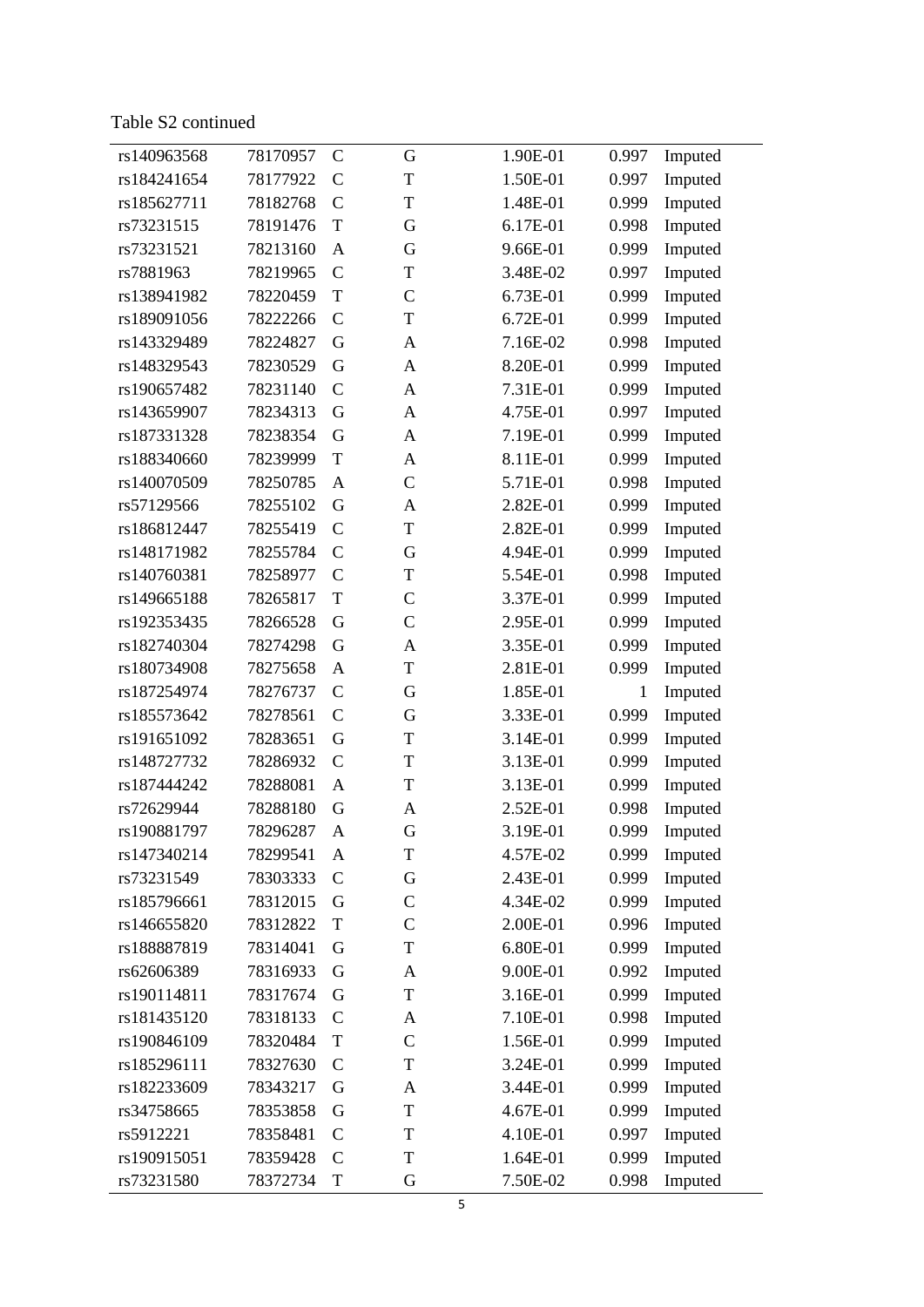Table S 2 continued

| rs147941514 | 78372794 | T             | A             | 4.35E-01 | 0.999        | Imputed |
|-------------|----------|---------------|---------------|----------|--------------|---------|
| rs187093575 | 78384275 | T             | A             | 1.81E-01 | $\mathbf{1}$ | Imputed |
| rs150073320 | 78387464 | G             | T             | 4.66E-01 | 0.999        | Imputed |
| rs191377591 | 78393529 | $\mathbf{A}$  | T             | 2.06E-01 | 0.999        | Imputed |
| rs143137690 | 78400383 | A             | $\mathcal{C}$ | 4.63E-01 | 0.999        | Imputed |
| rs140936915 | 78413332 | G             | $\mathcal{C}$ | 6.36E-01 | 0.999        | Imputed |
| rs148416472 | 78416649 | $\mathbf T$   | $\mathcal{C}$ | 4.34E-01 | 0.999        | Imputed |
| rs73231593  | 78419050 | $\mathbf{A}$  | G             | 6.05E-02 | 0.999        | Imputed |
| rs189033609 | 78420636 | $\mathbf{A}$  | G             | 2.45E-01 | 0.999        | Imputed |
| rs57481284  | 78423568 | $\mathbf T$   | A             | 3.87E-01 | 0.999        | Imputed |
| rs144830132 | 78425210 | $\mathbf T$   | G             | 4.85E-01 | 0.999        | Imputed |
| rs75956723  | 78426987 | $\mathcal{C}$ | T             | 3.87E-01 | 0.999        | Imputed |
| rs5958866   | 78436002 | $\mathbf T$   | A             | 6.10E-01 | 0.998        | Imputed |
| rs138288213 | 78439522 | $\mathcal{C}$ | T             | 2.41E-01 | 0.999        | Imputed |
| rs191687323 | 78439541 | $\mathbf{A}$  | T             | 2.41E-01 | 0.999        | Imputed |
| rs145514745 | 78445635 | $\mathbf{A}$  | G             | 6.36E-01 | 0.999        | Imputed |
| rs182770538 | 78448112 | G             | $\mathcal{C}$ | 2.41E-01 | 0.999        | Imputed |
| rs187511107 | 78454007 | $\mathbf{A}$  | G             | 2.42E-01 | 0.999        | Imputed |
| rs150381154 | 78456901 | $\mathbf T$   | A             | 3.90E-01 | 0.999        | Imputed |
| rs146377235 | 78462805 | G             | A             | 3.91E-01 | 0.999        | Imputed |
| rs73233212  | 78468118 | G             | A             | 7.44E-02 | 0.999        | Imputed |
| rs143829941 | 78471626 | G             | A             | 5.91E-01 | 0.999        | Imputed |
| rs111995577 | 78471674 | G             | A             | 3.00E-01 | 0.998        | Imputed |
| rs150064797 | 78482697 | $\mathbf{A}$  | $\mathsf{C}$  | 8.55E-02 | 0.999        | Imputed |
| rs142095275 | 78488882 | $\mathcal{C}$ | T             | 4.15E-01 | 0.998        | Imputed |
| rs147611325 | 78490443 | $\mathbf{A}$  | G             | 5.24E-02 | 0.998        | Imputed |
| rs60379437  | 78490817 | $\mathbf{A}$  | G             | 3.91E-01 | 0.999        | Imputed |
| rs140931888 | 78493650 | G             | A             | 5.93E-01 | 0.999        | Imputed |
| rs182983019 | 78495759 | $\mathbf{A}$  | $\mathcal{C}$ | 2.01E-01 | 0.994        | Imputed |
| rs73233247  | 78496560 | A             | $\mathsf{C}$  | 2.29E-01 | 0.999        | Imputed |
| rs186370278 | 78507296 | A             | G             | 5.59E-01 | 0.995        | Imputed |
| rs146560034 | 78511843 | $\mathbf T$   | $\mathcal{C}$ | 4.11E-01 | 0.999        | Imputed |
| rs73233250  | 78515145 | G             | A             | 2.40E-01 | 0.999        | Imputed |
| rs186637862 | 78516085 | $\mathcal{C}$ | A             | 1.78E-01 | 0.999        | Imputed |
| rs58706188  | 78517078 | $\mathbf T$   | G             | 4.22E-01 | 0.999        | Imputed |
| rs140525813 | 78519240 | $\mathcal{C}$ | T             | 4.31E-01 | 0.998        | Imputed |
| rs145336014 | 78523438 | $\mathbf{A}$  | T             | 4.34E-01 | 0.999        | Imputed |
| rs181057281 | 78525563 | $\mathbf{A}$  | G             | 5.77E-01 | 0.999        | Imputed |
| rs183798512 | 78525813 | $\mathbf{A}$  | G             | 3.48E-01 | 1            | Imputed |
| rs12012373  | 78536949 | G             | A             | 4.55E-01 | 0.999        | Imputed |
| rs186641652 | 78539379 | G             | A             | 1.77E-01 | 0.999        | Imputed |
| rs112855917 | 78543023 | G             | A             | 4.40E-01 | 0.998        | Imputed |
| rs142181626 | 78543064 | G             | $\mathcal{C}$ | 4.89E-01 | 0.999        | Imputed |
| rs187291047 | 78552400 | G             | T             | 7.59E-01 | 0.998        | Imputed |
| rs1736676   | 78554569 | A             | T             | 1.52E-01 | 0.997        | Imputed |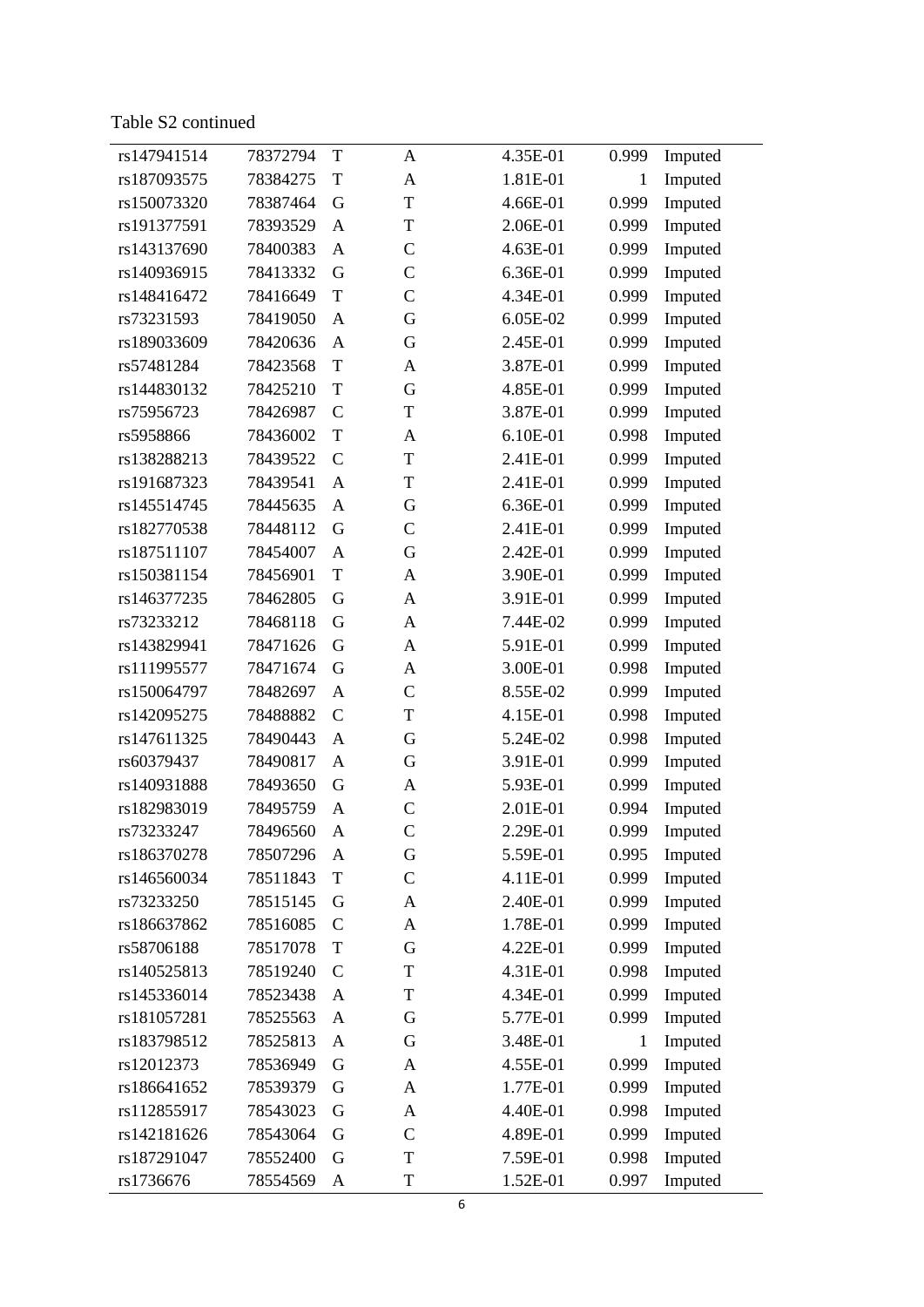Table S 2 continued

| rs1736675       | 78554835 | A             | T              | 1.50E-01 | 0.997        | Imputed |
|-----------------|----------|---------------|----------------|----------|--------------|---------|
| rs6522917       | 78557384 | G             | $\mathbf{A}$   | 1.52E-01 | 0.997        | Imputed |
| rs1751115       | 78560986 | $\mathbf{A}$  | $\mathcal{C}$  | 1.65E-01 | 0.997        | Imputed |
| rs112394313     | 78561560 | $\mathbf{A}$  | G              | 3.90E-01 | 0.998        | Imputed |
| chrX:78563688:I | 78563688 | $\mathbf C$   | CA             | 1.94E-01 | 0.999        | Imputed |
| rs148183187     | 78565266 | G             | $\mathbf{A}$   | 1.55E-01 | 0.999        | Imputed |
| rs146806132     | 78567066 | $\mathbf C$   | T              | 2.00E-01 | 0.995        | Imputed |
| rs2205808       | 78567988 | $\mathbf{A}$  | G              | 3.80E-01 | 0.997        | Imputed |
| rs190017058     | 78568337 | $\mathbf{A}$  | $\mathcal{C}$  | 1.52E-01 | 0.999        | Imputed |
| rs182993003     | 78568372 | $\mathbf T$   | $\mathcal{C}$  | 1.47E-01 | $\mathbf{1}$ | Imputed |
| rs1736665       | 78569128 | G             | $\mathbf{A}$   | 1.00E-01 | 0.997        | Imputed |
| rs112425994     | 78571489 | G             | $\mathbf{A}$   | 4.51E-02 | 0.999        | Imputed |
| rs12008051      | 78575514 | G             | $\mathbf{A}$   | 4.17E-01 | 0.999        | Imputed |
| rs1622968       | 78575791 | $\mathbf T$   | $\mathbf{A}$   | 1.47E-01 | 0.997        | Imputed |
| rs1008567       | 78576095 | $\mathbf{A}$  | G              | 1.00E-01 | 0.997        | Imputed |
| rs184964496     | 78580884 | G             | $\mathbf{A}$   | 4.40E-01 | 0.999        | Imputed |
| rs6652327       | 78588457 | $\mathbf C$   | T              | 2.06E-01 | 0.998        | Imputed |
| rs57119575      | 78589112 | $\mathbf{A}$  | G              | 2.20E-01 | 0.998        | Imputed |
| rs140034494     | 78590075 | $\mathbf C$   | T              | 3.06E-01 | 0.999        | Imputed |
| rs181268854     | 78590373 | G             | T              | 3.07E-01 | 0.999        | Imputed |
| rs141000792     | 78590374 | G             | T              | 2.26E-01 | 0.998        | Imputed |
| rs182816814     | 78595626 | $\mathbf T$   | $\mathbf C$    | 9.14E-02 | 0.998        | Imputed |
| rs138773248     | 78595830 | G             | $\mathcal{C}$  | 2.25E-01 | 0.998        | Imputed |
| rs146063681     | 78600763 | $\mathcal{C}$ | T              | 2.79E-01 | 0.999        | Imputed |
| rs193235884     | 78604057 | $\mathcal{C}$ | T              | 1.08E-01 | 0.998        | Imputed |
| rs150405188     | 78607259 | $\mathcal{C}$ | $\mathbf{A}$   | 6.79E-02 | 0.998        | Imputed |
| rs142652405     | 78607839 | $\mathbf{A}$  | T              | 6.49E-02 | 0.998        | Imputed |
| rs181375019     | 78617580 | G             | $\mathbf{A}$   | 1.20E-01 | 0.996        | Imputed |
| rs145573290     | 78619199 | $\mathbf{A}$  | G              | 5.50E-02 | 0.998        | Imputed |
| rs147509745     | 78621192 | $\mathbf{A}$  | G              | 4.79E-02 | 0.998        | Imputed |
| rs182270935     | 78629183 | G             | T              | 2.87E-01 | 1            | Imputed |
| rs142644914     | 78630328 | $\mathbf T$   | $\overline{A}$ | 6.00E-01 | 0.999        | Imputed |
| rs186828020     | 78630957 | G             | A              | 5.00E-01 | 0.998        | Imputed |
| rs12008882      | 78636781 | $\mathbf T$   | A              | 1.09E-01 | 0.997        | Imputed |
| rs55634143      | 78638058 | $\mathcal{C}$ | A              | 1.09E-01 | 0.997        | Imputed |
| rs7065711       | 78641381 | G             | A              | 8.96E-02 | 0.998        | Imputed |
| rs16979234      | 78643846 | $\mathbf{A}$  | G              | 1.21E-01 | 0.997        | Imputed |
| rs73630304      | 78644967 | $\mathbf C$   | T              | 1.23E-01 | 0.997        | Imputed |
| rs144797567     | 78646124 | $\mathcal{C}$ | G              | 9.12E-02 | 0.998        | Imputed |
| rs141016332     | 78646514 | $\mathbf{A}$  | G              | 9.11E-02 | 0.998        | Imputed |
| rs143120918     | 78648073 | $\mathbf C$   | T              | 8.92E-02 | 0.998        | Imputed |
| rs185784362     | 78649875 | $\mathcal{C}$ | A              | 1.30E-01 | 0.999        | Imputed |
| rs7049731       | 78649882 | $\mathbf T$   | $\mathcal{C}$  | 1.20E-01 | 0.997        | Imputed |
| rs12011129      | 78651604 | $\mathbf{A}$  | G              | 1.18E-01 | 0.997        | Imputed |
| rs12015087      | 78651925 | G             | $\mathsf{C}$   | 1.17E-01 | 0.997        | Imputed |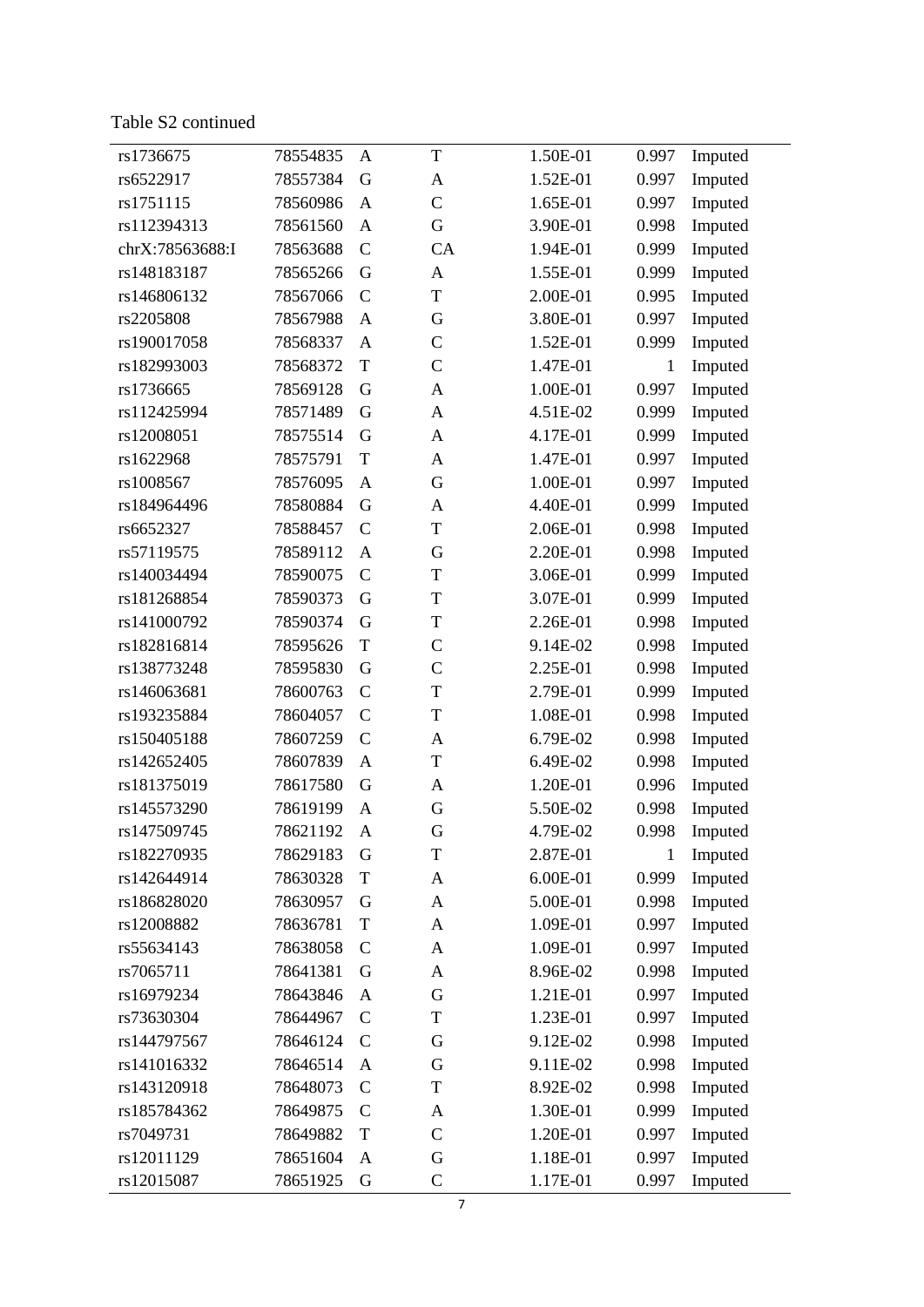Table S 2 continued

| rs12012232  | 78652059 | T             | $\mathbf C$   | 8.49E-02 | 0.998        | Imputed |
|-------------|----------|---------------|---------------|----------|--------------|---------|
| rs7890116   | 78653712 | G             | A             | 8.41E-02 | 0.998        | Imputed |
| rs7880446   | 78654031 | $\mathbf{A}$  | G             | 8.39E-02 | 0.998        | Imputed |
| rs181218133 | 78654097 | G             | T             | 1.31E-01 | 0.999        | Imputed |
| rs67515309  | 78655806 | $\mathbf T$   | $\mathcal{C}$ | 1.16E-01 | 0.997        | Imputed |
| rs55962854  | 78655881 | $\mathcal{C}$ | T             | 1.16E-01 | 0.997        | Imputed |
| rs144117435 | 78657776 | G             | A             | 1.17E-01 | 0.999        | Imputed |
| rs55999824  | 78659523 | G             | T             | 1.20E-01 | 0.997        | Imputed |
| rs116812070 | 78665131 | $\mathcal{C}$ | T             | 1.19E-01 | 0.999        | Imputed |
| rs55982355  | 78666224 | G             | A             | 1.29E-01 | 0.997        | Imputed |
| rs182920109 | 78667796 | $\mathcal{C}$ | T             | 2.87E-01 | 1            | Imputed |
| rs6652734   | 78670461 | G             | A             | 1.27E-01 | 0.997        | Imputed |
| rs147070784 | 78671405 | G             | A             | 1.00E-01 | 0.998        | Imputed |
| rs58274731  | 78671810 | $\mathbf T$   | $\mathcal{C}$ | 1.26E-01 | 0.997        | Imputed |
| rs2205675   | 78674839 | $\mathcal{C}$ | T             | 1.23E-01 | 0.997        | Imputed |
| rs150916921 | 78678879 | $\mathcal{C}$ | T             | 1.14E-01 | 0.999        | Imputed |
| rs141656198 | 78683164 | $\mathcal{C}$ | G             | 1.29E-01 | 0.999        | Imputed |
| rs114687936 | 78684111 | $\mathcal{C}$ | T             | 1.15E-01 | 0.999        | Imputed |
| rs115171060 | 78686069 | $\mathbf T$   | $\mathcal{C}$ | 1.16E-01 | 0.999        | Imputed |
| rs183360582 | 78687339 | $\mathcal{C}$ | T             | 2.86E-01 | $\mathbf{1}$ | Imputed |
| rs2411895   | 78687466 | G             | A             | 1.14E-01 | 0.997        | Imputed |
| rs150455921 | 78698403 | G             | $\mathcal{C}$ | 6.27E-01 | 0.998        | Imputed |
| rs183114030 | 78718017 | A             | T             | 8.13E-01 | 0.999        | Imputed |
| rs144758609 | 78720145 | $\mathbf T$   | $\mathcal{C}$ | 4.18E-01 | 0.995        | Imputed |
| rs186204017 | 78720620 | $\mathcal{C}$ | A             | 4.00E-01 | 0.999        | Imputed |
| rs1588835   | 78737104 | $\mathbf{A}$  | G             | 2.00E-01 | 0.996        | Imputed |
| rs148470936 | 78778026 | T             | A             | 1.39E-01 | 0.998        | Imputed |
| rs140163495 | 78786856 | $\mathbf C$   | A             | 1.90E-01 | 0.997        | Imputed |
| rs147109787 | 78803446 | $\mathbf{A}$  | T             | 4.50E-01 | 0.997        | Imputed |
| rs4590575   | 78806968 | G             | T             | 4.00E-04 | 0.901        | Imputed |
| rs1554088   | 78827778 | $\mathcal{C}$ | A             | 3.17E-01 | 0.998        | Imputed |
| rs112702388 | 78848264 | $\mathbf C$   | T             | 1.06E-01 | 0.999        | Imputed |
| rs147010403 | 78856415 | A             | G             | 4.98E-02 | 0.998        | Imputed |
| rs189901332 | 78875057 | G             | A             | 2.30E-01 | 0.993        | Imputed |
| rs139958324 | 78875684 | $\mathbf T$   | A             | 4.57E-01 | 0.999        | Imputed |
| rs144926270 | 78876459 | $\mathbf T$   | A             | 4.57E-01 | 0.999        | Imputed |
| rs183851017 | 78876465 | $\mathbf{A}$  | G             | 4.57E-01 | 0.999        | Imputed |
| rs149516430 | 78878192 | $\mathbf C$   | G             | 4.57E-01 | 0.999        | Imputed |
| rs11798519  | 78881800 | G             | A             | 3.54E-01 | 0.999        | Imputed |
| rs141216595 | 78885465 | $\mathbf T$   | A             | 5.29E-01 | 0.999        | Imputed |
| rs140904305 | 78886434 | $\mathbf{A}$  | T             | 5.41E-01 | 0.999        | Imputed |
| rs144579391 | 78904712 | G             | A             | 9.80E-01 | 0.999        | Imputed |
| rs138649072 | 78917998 | $\mathcal{C}$ | T             | 3.40E-01 | 0.998        | Imputed |
| rs148000831 | 78922639 | $\mathbf T$   | A             | 2.29E-01 | 0.993        | Imputed |
| rs182189643 | 78926924 | $\mathbf C$   | T             | 8.10E-01 | 0.998        | Imputed |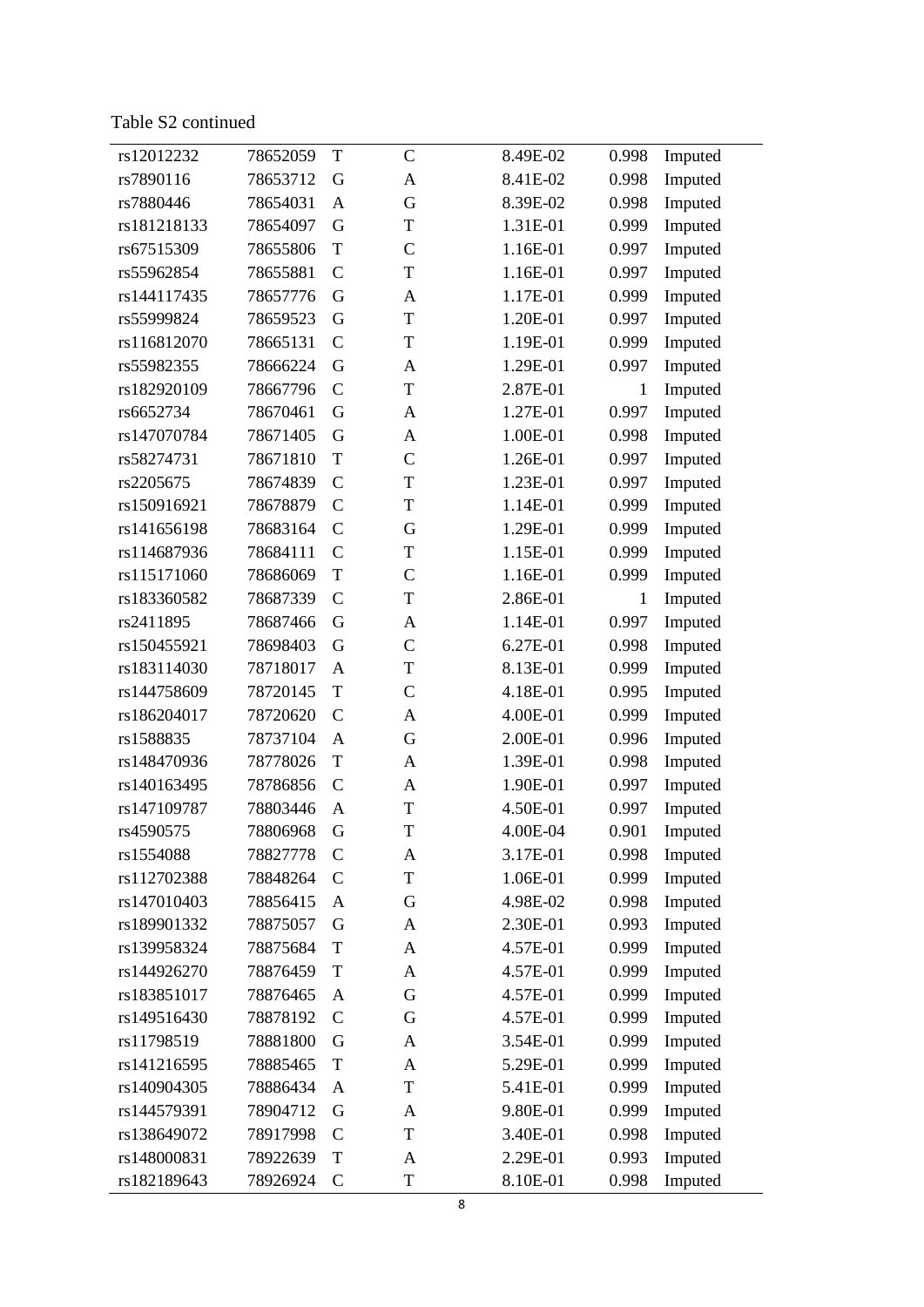Table S 2 continued

| rs150556097 | 78935223 | G             | T             | 9.90E-01 | 0.999 | Imputed |  |
|-------------|----------|---------------|---------------|----------|-------|---------|--|
| rs5958923   | 78950061 | G             | A             | 2.00E-01 | 0.994 | Imputed |  |
| rs141274994 | 78979930 | T             | $\mathcal{C}$ | 4.00E-01 | 0.998 | Imputed |  |
| rs143133242 | 78988784 | G             | A             | 6.10E-01 | 0.998 | Imputed |  |
| rs1000530   | 78124078 | T             | $\mathcal{C}$ | 4.98E-02 |       | Typed   |  |
| rs5912686   | 78191390 | A             | G             | 3.04E-02 |       | Typed   |  |
| rs2858575   | 78203241 | T             | G             | 7.91E-01 |       | Typed   |  |
| rs5959212   | 78219460 | $\mathbf{A}$  | G             | 2.63E-03 |       | Typed   |  |
| rs11799022  | 78246472 | A             | $\mathcal{C}$ | 3.75E-09 |       | Typed   |  |
| rs5912206   | 78279211 | $\mathbf T$   | $\mathcal{C}$ | 3.37E-02 |       | Typed   |  |
| rs5959225   | 78299831 | T             | $\mathcal{C}$ | 1.38E-08 |       | Typed   |  |
| rs5912749   | 78353334 | G             | A             | 1.09E-06 |       | Typed   |  |
| rs2411976   | 78383858 | $\mathcal{C}$ | T             | 1.07E-08 |       | Typed   |  |
| rs2411975   | 78395070 | $\mathcal{C}$ | A             | 6.15E-09 |       | Typed   |  |
| rs17317518  | 78402918 | $\mathcal{C}$ | T             | 3.83E-01 |       | Typed   |  |
| rs5912785   | 78420331 | $\mathcal{C}$ | $\mathbf T$   | 5.68E-09 |       | Typed   |  |
| rs3827440   | 78426988 | T             | $\mathcal{C}$ | 5.53E-09 |       | Typed   |  |
| rs5959276   | 78496118 | G             | T             | 3.13E-02 |       | Typed   |  |
| rs5912838   | 78497118 | A             | $\mathcal{C}$ | 1.67E-09 |       | Typed   |  |
| rs2411961   | 78508481 | $\mathcal{C}$ | $\mathbf T$   | 1.99E-01 |       | Typed   |  |
| rs17324573  | 78520702 | $\mathcal{C}$ | A             | 1.21E-07 |       | Typed   |  |
| rs10521391  | 78522635 | $\mathcal{C}$ | T             | 2.10E-06 |       | Typed   |  |
| rs12012447  | 78544341 | G             | A             | 7.18E-03 |       | Typed   |  |
| rs1736673   | 78559535 | G             | $\mathbf T$   | 3.91E-02 |       | Typed   |  |
| rs5912878   | 78565662 | A             | G             | 2.71E-06 |       | Typed   |  |
| rs1736661   | 78576827 | $\mathcal{C}$ | T             | 8.71E-01 |       | Typed   |  |
| rs5959303   | 78586744 | T             | G             | 5.31E-05 |       | Typed   |  |
| rs6619915   | 78587587 | G             | A             | 5.71E-06 |       | Typed   |  |
| rs13441063  | 78587795 | T             | $\mathcal{C}$ | 1.43E-01 |       | Typed   |  |
| rs1736646   | 78596496 | G             | A             | 7.71E-06 |       | Typed   |  |
| rs1751107   | 78601102 | G             | A             | 2.01E-07 |       | Typed   |  |
| rs1751105   | 78604660 | A             | G             | 3.76E-06 |       | Typed   |  |
| rs1040408   | 78609267 | T             | $\mathbf C$   | 6.21E-02 |       | Typed   |  |
| rs2056918   | 78629178 | $\mathbf T$   | $\mathcal{C}$ | 3.54E-01 |       | Typed   |  |
| rs5912919   | 78644267 | $\mathcal{C}$ | A             | 4.79E-01 |       | Typed   |  |
| rs1474563   | 78649193 | $\mathcal{C}$ | T             | 2.53E-01 |       | Typed   |  |
| rs5959348   | 78670840 | $\mathbf C$   | A             | 2.07E-01 |       | Typed   |  |
| rs5959349   | 78671087 | $\mathbf T$   | G             | 2.19E-01 |       | Typed   |  |
| rs5912942   | 78679237 | G             | A             | 4.52E-01 |       | Typed   |  |
| rs5959353   | 78683339 | $\mathbf T$   | $\mathcal{C}$ | 4.35E-01 |       | Typed   |  |
| rs1120643   | 78734143 | $\mathcal{C}$ | T             | 7.74E-02 |       | Typed   |  |
| rs5958896   | 78761046 | G             | A             | 1.06E-04 |       | Typed   |  |
| rs5912953   | 78773099 | $\mathcal{C}$ | T             | 3.69E-03 |       | Typed   |  |
| rs7059686   | 78806589 | T             | $\mathcal{C}$ | 1.65E-01 |       | Typed   |  |
| rs11796452  | 78810199 | T             | $\mathsf{C}$  | 1.65E-01 |       | Typed   |  |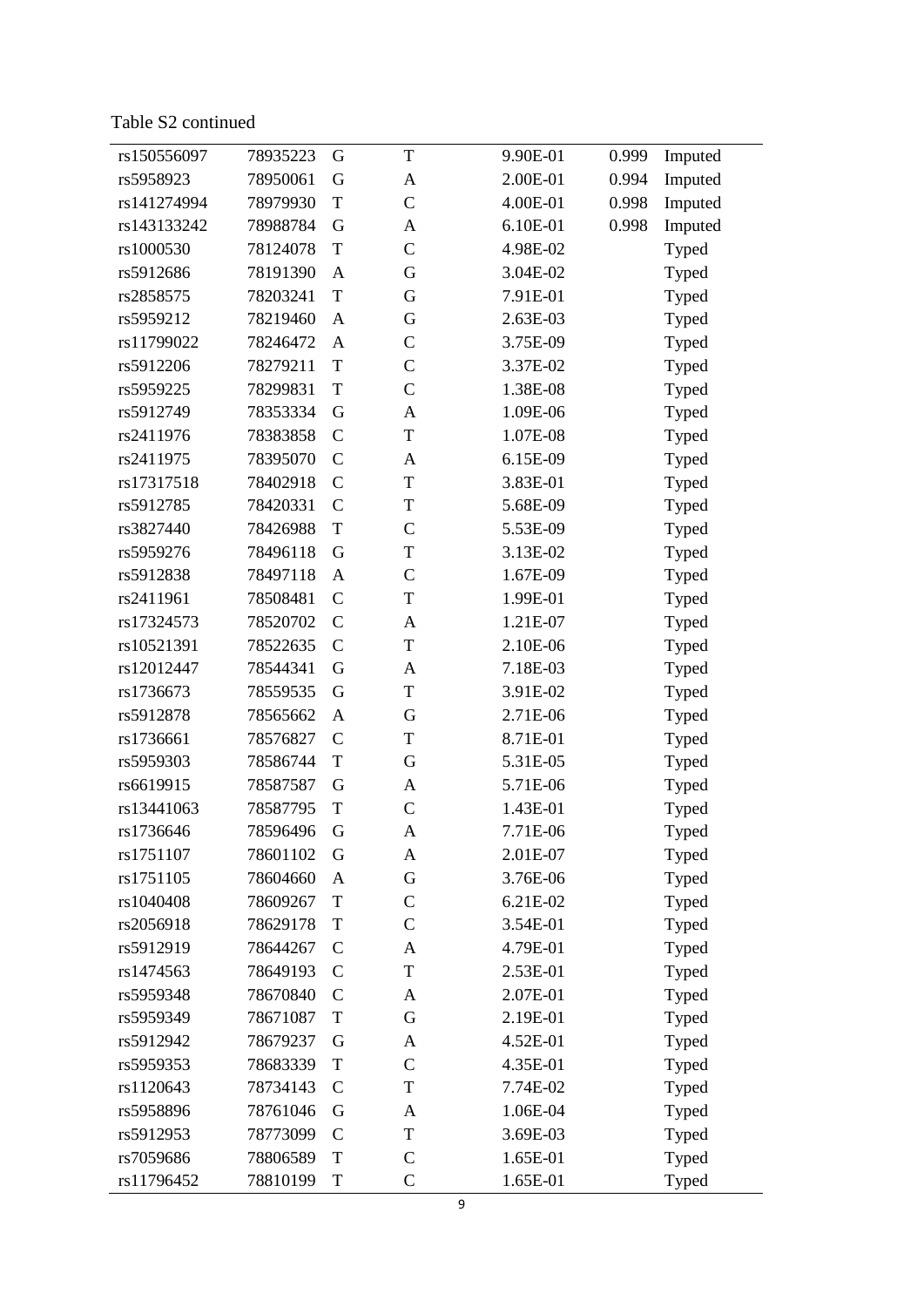Table S2 continued

| rs5959388  | 78832608 | $\mathcal{C}$ | T             | 1.10E-03 | Typed |
|------------|----------|---------------|---------------|----------|-------|
| rs1353452  | 78848072 | A             | $\mathcal{C}$ | 1.21E-01 | Typed |
| rs1496186  | 78872882 | $\mathcal{C}$ | T             | 9.89E-02 | Typed |
| rs12014367 | 78874921 | $\mathcal{C}$ | T             | 1.79E-01 | Typed |
| rs1496210  | 78882885 | A             | G             | 7.41E-02 | Typed |
| rs12012345 | 78885537 | G             | A             | 7.94E-02 | Typed |
| rs5959408  | 78914271 | A             | G             | 8.09E-02 | Typed |
| rs5958916  | 78929109 | $\mathsf{A}$  | C             | 7.84E-02 | Typed |
| rs2132476  | 78938976 | T             | G             | 7.87E-02 | Typed |
| rs1353456  | 78942721 | $\mathcal{C}$ | A             | 7.08E-02 | Typed |
| rs5913021  | 78944759 | $\mathcal{C}$ | T             | 1.99E-01 | Typed |
| rs5959428  | 78946422 | G             | A             | 2.51E-01 | Typed |
| rs7063238  | 78953383 | T             | $\mathcal{C}$ | 9.07E-01 | Typed |
| rs5912329  | 78956405 | A             | G             | 3.53E-01 | Typed |
| rs5912331  | 78957027 | $\mathcal{C}$ | T             | 1.56E-01 | Typed |
| rs1948538  | 78978879 | $\mathcal{C}$ | T             | 2.96E-01 | Typed |